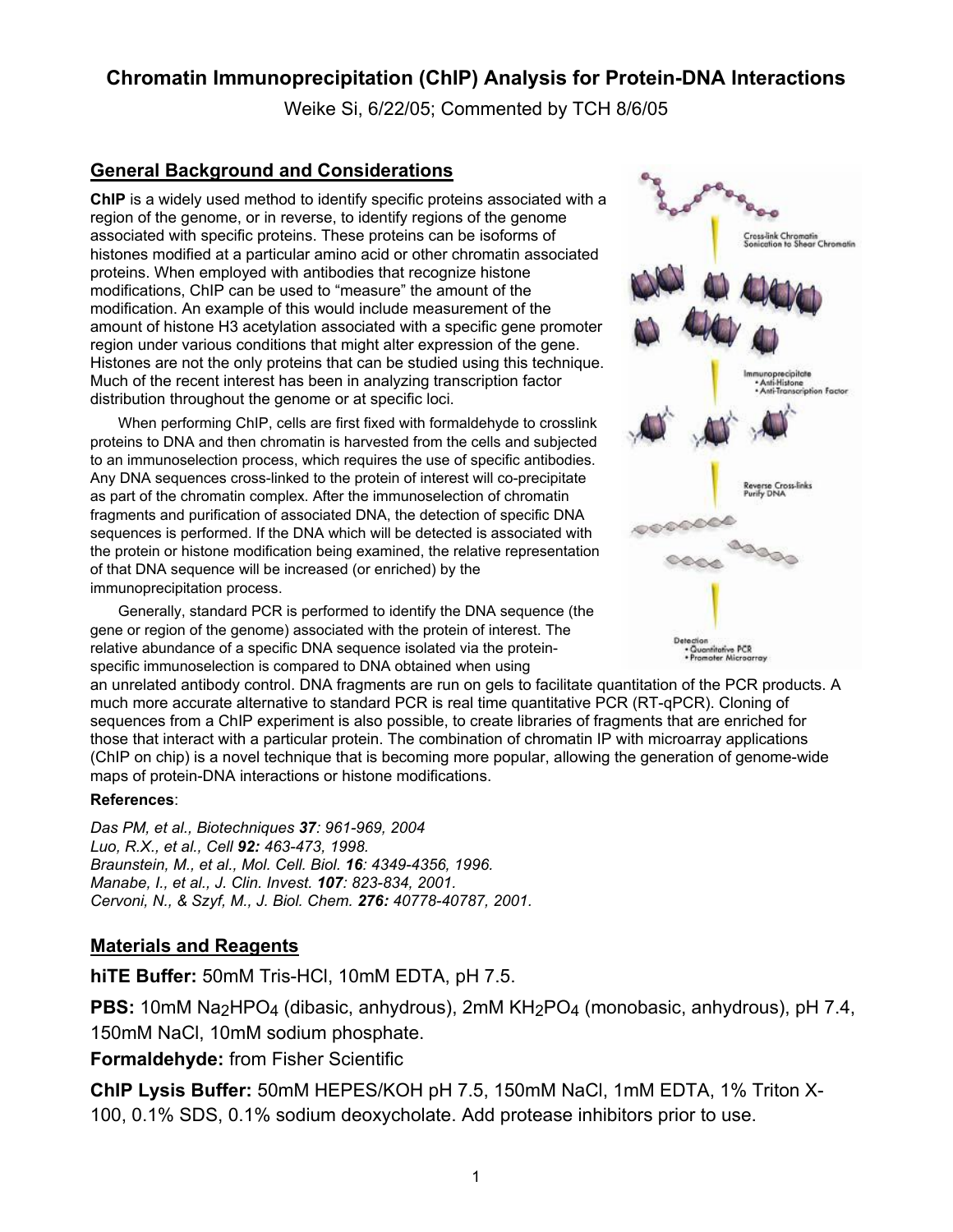2

**High Salt ChIP Wash Buffer:** 50mM HEPES, pH 7.5 by KOH, **500mM NaCl**, 1mM EDTA,

1% Triton X-100,0.1% SDS, 0.1% sodium deoxycholate. Add protease inhibitors prior to use.

**Protease Inhibitor Cocktail:** *Complete* Protease Inhibitor Cocktail tablets (Roche Biochemicals). One tablet per 10ml of PBS or Lysis Buffer.

**ChIP Elution Buffer**: **hiTE Buffer** containing 1% SDS.

**Protein A/G agarose:** Sepharose 4B Protein G beads (GE Health Amersham Pharmacia).

**Glycine:** 2.5M Glycine.

**Sonicator**: Fisher Scientific F60 Model

**5M NaCl** 

## **Part I. Optimization of DNA Shearing**

One of the important parameters for ChIP assay is to establish optimal conditions required for shearing crosslinked DNA to 200-1000 base pairs in length. Optimal conditions required for shearing cross-linked DNA to 200-1000 base pairs in length depend on the cell type, cell concentration per lysis buffer and the sonicator equipment, including the power settings and number of pulses.

We are using **Fisher's F60 Sonicator** and our experience shows DNA is sheared to the appropriate length with **12-second pulses** x **4-5** (i.e., keep 1~2min. between pulses; make sure samples are on ice all times) at **80%** of maximum power (i.e., **Setting = 14**). Once sonication conditions have been optimized, keep cell number consistent for subsequent experiments. You're strongly encouraged to optimize the DNA shearing condition using the following **two** methods. Method #1 is simplistic and should be initially used to obtain the preliminary settings for further testing described in Method #2. If you have already obtained some of the sonication conditions, you can directly proceed with Method #2.

**Be sure to keep the sample on ice** at all times as the sonication generates heat which will denature the DNA and proteins. Check the size of sonicated DNA by gel electrophoresis after reversion of cross-links.

# **Method #1**: **Direct use of purified genomic DNA.**

- 1. Add 1~2ug of purified genomic DNA into the 2-5ml microfuge tubes (the # of tubes will depend on how many sonication conditions you want to test). Bring up the volume in each tube to 200ul with ddH2O, Keep samples on ice.
- 2. Perform sonication (Fisher's **F60** model) by changing either the power settings (e.g., full scale = 20;  $80\%$  = 16; and  $70\%$  = 14) and/or the number of 10 to 15-second pulses (usually between 3 to 5 times). Please keep samples on ice all time; wait for 1-2 min. between pulses to avoid rapid heating up of the samples.
- 3. Transfer the sonicated DNA samples to a fresh set of 1.7ml tubes. Perform ethanol precipitation using our regular lab protocol.
- 4. Resuspend the DNA samples in 10-20ul of ddH2O. Load onto the1.2% ~ 1.5% agarose minigel and run it for 40-60min at 60-70 volts. *Ideally, the center of the DNA smear should migrate along the 500bp-position*.

### **Method #2**: **Use of the cross-linked cells**.

*Note: Whenever possible, place samples on ice.* 

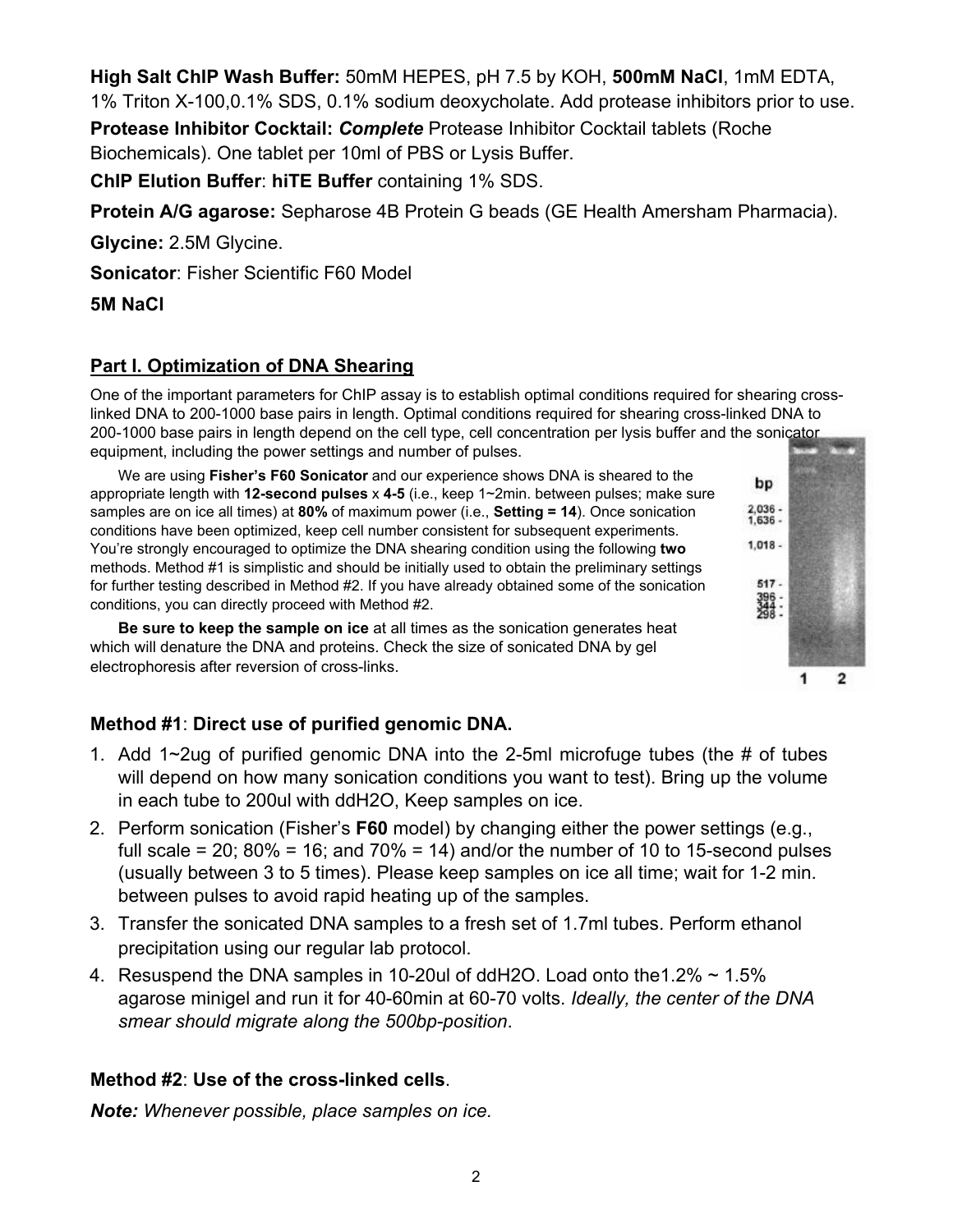- 1. Plate C3H10 cells in **one T-75 flask** (in **20ml** complete medium) at 70% confluency at 37C 5% CO2 incubator. It should reach 80-90% confluency overnight, yielding ~1 x  $10^7$  cells.
- 2. Crosslink proteins to DNA by adding **540ul** of 37% Formaldehyde directly to the 20ml cells culture medium (at a final concentration of 1% Formaldehyde). Incubate the flask room temperature for 5-10 minutes.
- 3. Add **1.0ml** of 2.5M Glycine (final concentration 125 mM) to the medium for 10min, at room temperature to quench the formaldehyde.
- 4. Aspirate medium, removing as much medium as possible. Wash cells using 5 ml of ice cold PBS containing protease inhibitors (i.e., we are using Roche's Complete PI cocktail tablets). *Note: Add protease inhibitors to PBS just prior to use*.
- 5. Add **2ml cold** PBS, and scrape cells into a 50-ml conical tube.
- 6. Pellet cells for 3000 rpm, 5 minutes at 4ºC. Remove PBS and add 2.0 ml **ChIP Lysis Buffer** containing protease inhibitors to lyse cells for 30 min on ice.
- 7. Prepare multiple 200µl aliquots for sonication. *Note: The 200 ul of ChIP Lysis Buffer is per 2 X 10<sup>6</sup> cells; if more cells are used, the resuspended cell pellet should be divided into 200µl aliquots so that each 200µl aliquot contains ~1 X 10<sup>6</sup> cells*.
- 8. Sonicate lysate to shear DNA to lengths between 200 and 1000bp being sure to keep samples ice cold (e.g., 80% power ×12sec×4times, between pulses incubate on ice for 1- 2min).
- 9. Recover DNA by phenol/chloroform extraction, ethanol precipitation, wash ×2. Run samples (e.g., 20ul per sample) in 1.5% agarose gel to visualize shearing efficiency.

## **Part II. Chromatin Immunoprecipitation Protocol**

**Note:** Numerous controls can be set up. Most common ones are *treated* (e.g., AdWnt3A) *vs. untreated* (e.g., AdGFP), and/or *gene-specific antibody* (e.g., anti-β-catenin) *vs. non-specific antiserum* (e.g., a control IgG). Additionally, PCR reactions can be carried out to detect control genomic loci (e.g., GAPDH promoter region).

## **A.** *In Vivo* **Crosslinking and Lysis**

#### **Prior to starting this section**:

- *Obtain ice for incubation of PBS (see Step 3) and for incubating culture dish (see Step 6).*
- *Prepare 1X PBS and put on ice. This will be used for washes and needs to be ice cold.*
- *Warm SDS Lysis Buffer to room temperature to ensure SDS is in solution before proceeding with cell lysis*.
- 1. Plate C3H10 T1/2 cells in T-75 flasks at 70-80% confluency.
- 2. Infect cells with an optimal titer of **AdWnt3A** or **AdGFP** in T-75 flasks containing **20ml** of growth media. For C3H10T1/2 cells, there are approximately 1 x **107** cells per T-75 flask. This will generate a preparation of chromatin that can be used for up to **5** separate immunoprecipitations per flask.
- 3. At 36 to 45hrs after infection, add **540µl** of 37% Formaldehyde to **20ml** of growth media (Final concentration is  $~1\%$ ) to crosslink and gently swirl the flask to mix.
- 4. Incubate at room temperature for 10 minutes.
- 5. Meanwhile, remove **10m**l of ice cold 1X PBS to a separate tube for every T-75 flask and add one tablet of the Complete PI tablet. Put on ice.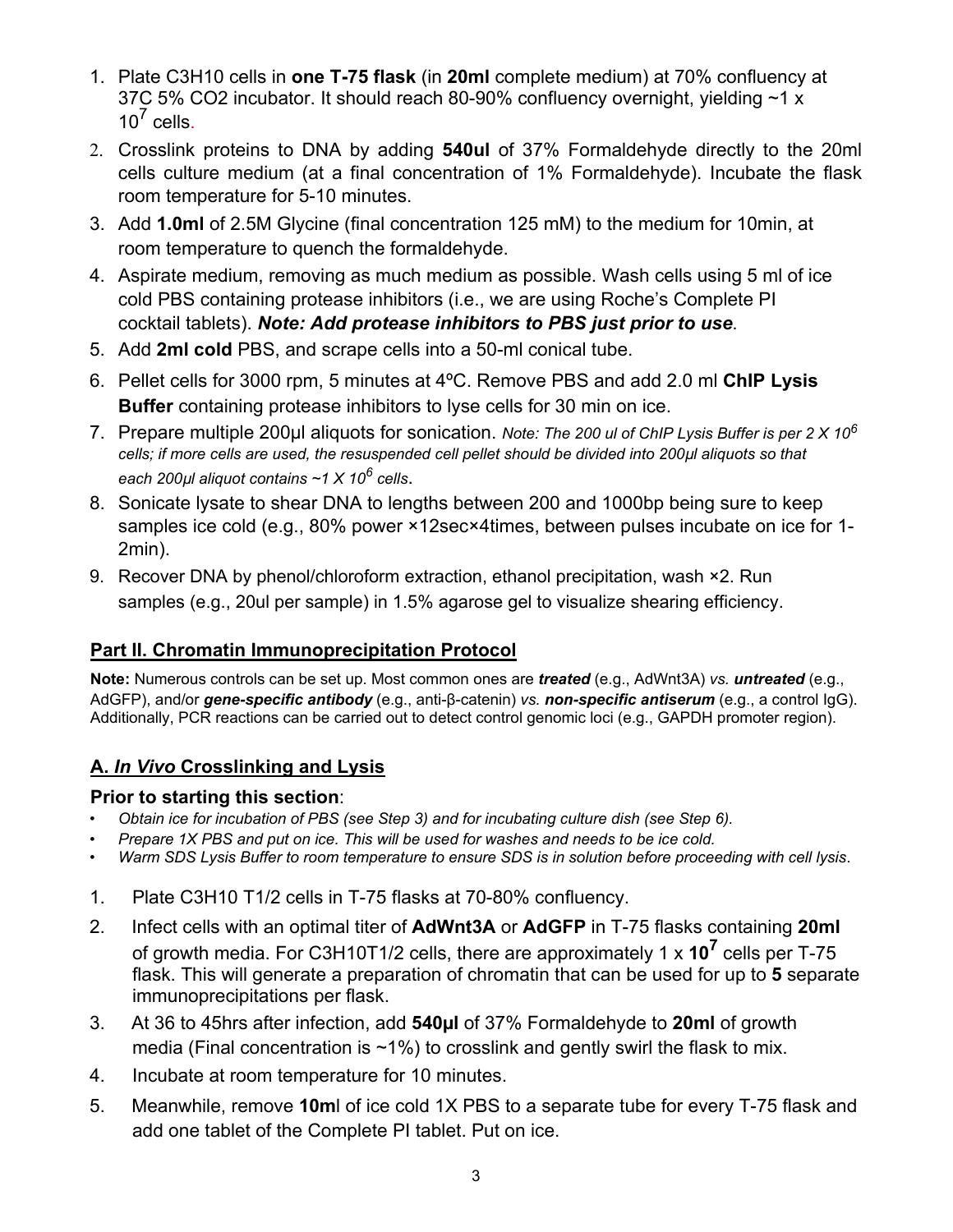- 6. Add **1.0ml** of 2.5M Glycine (final concentration 125 mM) to each T-75 flask to quench excessive Formaldehyde.
- 7. Swirl to mix and incubate at room temperature for 5 minutes.
- 8. Aspirate medium as completely as possible, being careful not to disturb the cells.
- 9. Add **10ml** of cold 1X PBS to wash cells.
- 10. Remove PBS. Add **1.0ml** cold PBS containing Protease Inhibitor Cocktail. Scrape cells from each flask into a microfuge tube. Spin at 700xg at 4°C for <5 min. to pellet cells.
- 11. During spin, prepare **~10ml** of **ChIP Lysis Buffer** containing Complete PI Inhibitors Cocktail .
- 12. Resuspend cell pellet in **1.0ml** of **ChIP Lysis Buffer** with PI cocktail. Cell Density is important for reliable cell lysis. Adjust accordingly if different cell concentrations are desired as the ratio of lysis buffer to cell (for every  $1x10^7$  C3H10T1/2 cells, 1.0ml of Lysis Buffer is recommended for this protocol).
- 13. Aliquot between **200µl** per microfuge tube. Lysate can be frozen at -80°C at this step.
- 14. If optimal conditions for sonication have already been determined, proceed to Section B.

# **B. Sonication to Shear DNA**

### **Prior to starting this section**:

*Optimal conditions required for shearing cross-linked DNA to 200-1000bps in length need to be determined as described in Part I.* 

- 1. If desired, remove 5µl of cell lysate from Section A, **Step 13** for agarose gel analysis of unsheared DNA. If lysate from Section A, **Step 13** was previously frozen, thaw on ice.
- 2. Sonicate cell lysate on ice using the conditions optimized in **Part 1**, **Method #2**. Sheared cross-linked chromatin can be stored at -80°C for up to a few months.
- 3. Spin at 12,000-15,000 x g at 4°C for 10 minutes to remove insoluble material, transfer supernatant into new sterile microtubes in 100µl aliquots. Each **100µl** aliquot contains 2  $x 10^6$  cell equivalents of lysate which is enough for one immunoprecipitation.

# **C. Immunoprecipitation (IP) of Crosslinked Protein/DNA**

- 1. Prepare enough **ChIP Lysis Buffer** containing protease inhibitors for the number of desired immunoprecipitations and store on ice.
	- Each IP requires the addition of 900µl of **ChIP Lysis Buffer with PIs**.
	- Samples include Wnt3A vs. GFP-treated; anti-β-catenin vs. mouse IgG control. In some cases, no antibody/IgG controls can also be set up.
- 2. Prepare one microfuge tube containing 100µl of sheared crosslinked chromatin (Section B, step 3) for the number of desired immunoprecipitations and put on ice. If lysate has been previously frozen, thaw on ice.
	- Alternatively, if multiple immunoprecipitations will be performed from the same lysate preparation, place the entire volume for the number of desired immunoprecipitations in one large tube that will be able to accommodate a volume of 1.1ml for each IP.
	- Each 100µl will contain  $\sim$ 2 x 10<sup>6</sup> cell equivalents of chromatin.
- 3. Add 400µl of **ChIP Lysis Buffer** into each tube containing 100µl of cell lysate/chromatin.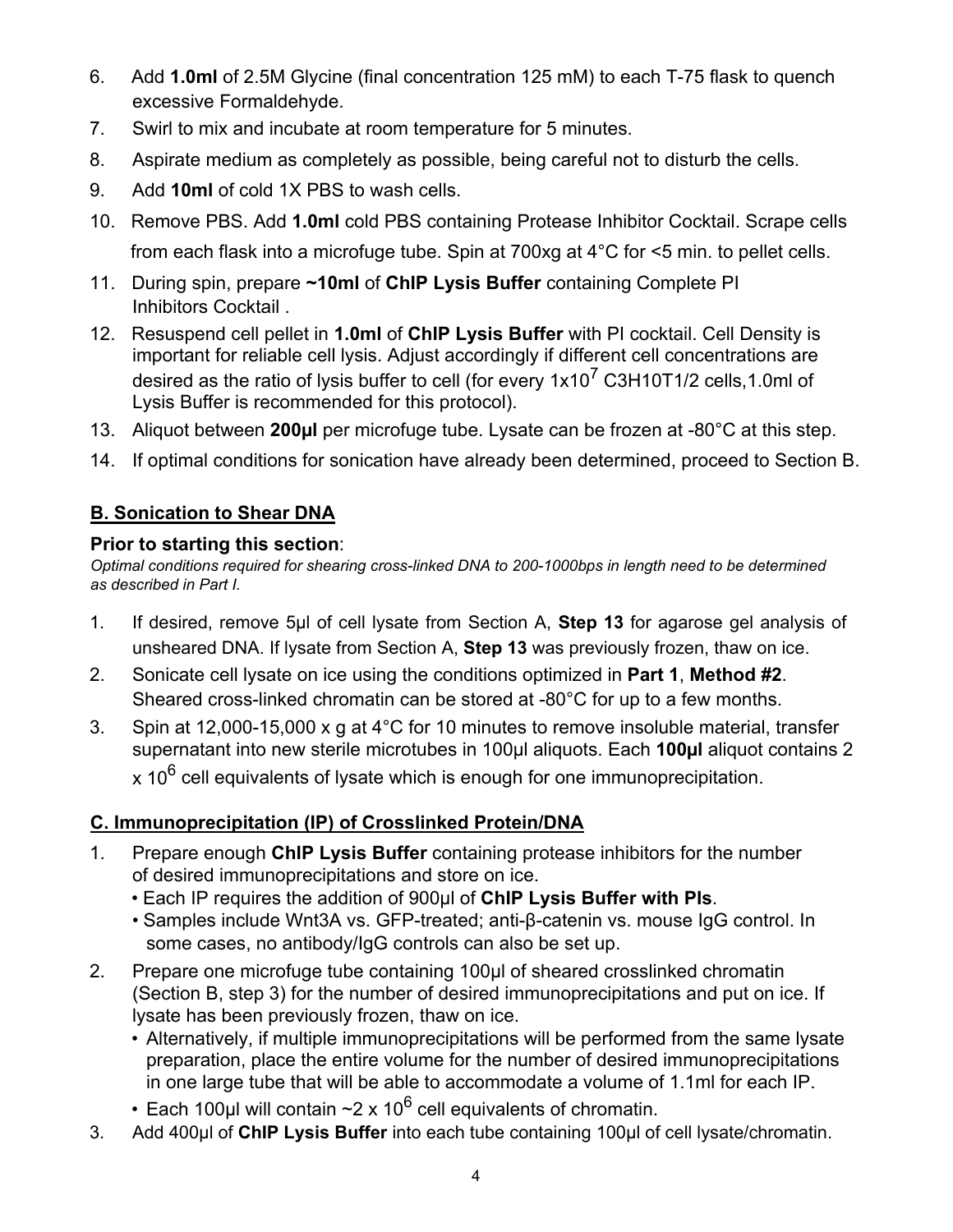- 4. Add 60µl of pre-washed Protein G Agarose for each IP.
	- The Protein G Agarose is **50% slurry**, which should be washed in **ChIP Lysis Buffer** containing PI cocktails twice. Gently mix by inversion before removing.
	- This step serves to "preclear" the chromatin, *i.e.*, to remove proteins or DNA that may bind nonspecifically to the Protein G agarose.
- 5. Incubate for 1 hour at 4°C with rotation.
- 6. Pellet agarose by brief centrifugation (3000-5000 x g for 1 minute).
	- Do not spin Protein G Agarose beads at high speeds. Applying excessive g-force may crush or deform the beads and cause them to pellet inconsistently.
- 7. Remove **10µl** (1%) of the supernatant as **Input** and save at 4°C until **Section D, step 1**. • If different chromatin preparations are being carried together through this protocol, remove 1% of the chromatin as Input from each.
- 8. Collect the supernatant by aliquoting 400-500 µl into fresh microfuge tubes.
- 9. Add the immunoprecipitating antibody to the supernatant fraction:
	- For **anti-β-catenin**, add **1.0-10µg** of antibody per tube.
	- For the negative control, Normal Mouse IgG, add 1.0µg of antibody per tube.
- 10. Incubate at 4°C for 2~4 hours with rotation.
	- It may be possible to reduce the incubation time of the IP. This depends on many factors (antibody, gene target, cell type, etc.) and will have to be tested empirically.
- 11. Add **100µl** of Protein G Agarose (**pre-washed with ChIP Lysis Buffer**) for 1 hour at 4°C with rotation.
	- This serves to collect the antibody/antigen/DNA complex.
- 12. Pellet Protein G Agarose by brief centrifugation (3000-5000 x g for 1 minute) and remove the supernatant fraction.
- 13. Wash the Protein G Agarose-antibody/chromatin complex by resuspending the beads in 1.0ml each of the cold buffers containing **PI cocktail** in the order listed below and incubating for 3-5 minutes on a rotating platform followed by brief centrifugation (3000- 5000 x g for 1 minute) and careful removal of the supernatant fraction: **a) ChIP Lysis Buffer** wash 5min × 2 times, at RT

**b) High Salt ChIP Lysis Buffer** (w/0.5M NaCl) wash 5min × 2 times, at RT

- **c) ChIP Lysis Buffer** wash 5min × 1 times, at RT
- **d) hiTE** buffer wash 5min × 1 times, at RT

# **D. Elution of Protein/DNA Complexes**

### *Prior to starting this section*:

- Bring **ChIP Elution Buffer** to room temperature. A precipitate may be observed but will go into solution once room temperature is achieved.
- Set water bath to 65°C for use in **Section E**.
- 1. Make **ChIP Elution Buffer** for all IP tubes and all Input tubes (see **Section C**, **step 7**).
- 2. For **Input** tubes (see **Section C**, **step 7**), add **200µl** of **Elution Buffer** and set aside at room temperature until **Section E**.
- 3. Add **100µl** of **Elution Buffer** to each tube containing the antibody/agarose complex. Mix by flicking tube gently.
- 4. Incubate at room temperature for 15 minutes.